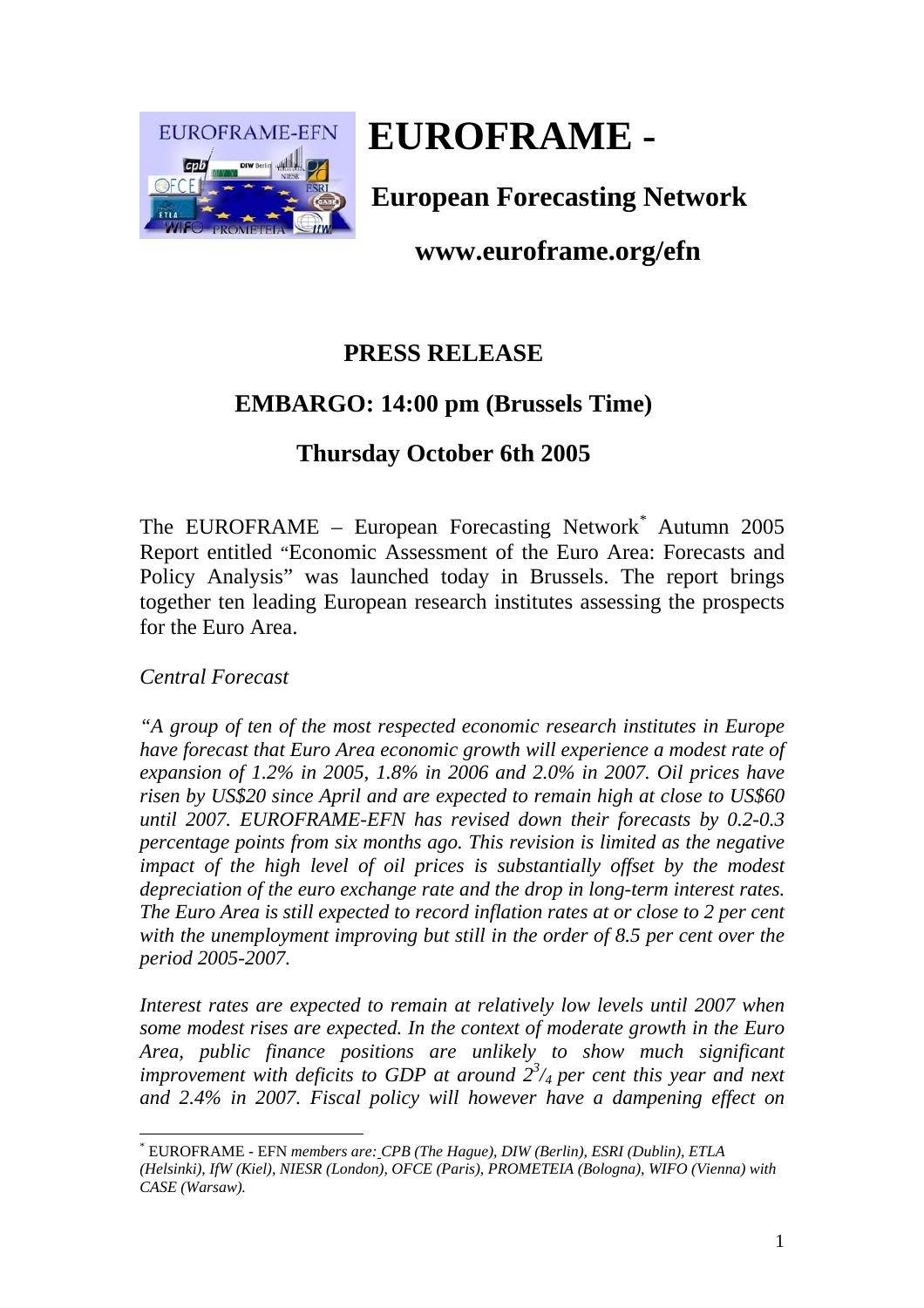*economic growth at the Euro Area level over the next two years; Fiscal policy will be slightly contractionary in countries running deficits higher than 3% of GDP, while it will be neutral or slightly expansionary in the other countries.* 

#### RISKS

*A significant risk to the EUROFRAME-EFN forecast is from a permanent rise in the oil price by US\$20 per barrel. This would increase inflation and inflationary expectations requiring a monetary authority response. Output growth would be reduced by about 0.3 percentage points a year for each of the three years following the shock. Even with a response from the monetary authorities, raising rates by 0.7 percentage points at the end of 2005 and into 2006 and 2007, inflation would still be 0.5% higher on average over these three years. A stronger reaction of monetary authorities than suggested in our scenario would bring inflation down significantly but the output effects would increase in size and duration.* 

*The role of China in reducing the burden currently placed on Europe from a global rebalancing is also considered in the EUROFRAME-EFN report. A 10 per cent Chinese Renminbi appreciation against the US dollar will dampen China's exports and output but this impact will be short-lived as domestic prices adjust rapidly moving the real exchange almost all the way back to initial levels. A Renminbi revaluation will not in itself provide a panacea for lifting the burden from Europe but a permanent increase in Chinese domestic demand would have an impact, albeit limited.* 

## **The Autumn 2005 Report also contains a**  *Special Policy Topic:*

### **"The Future of Corporate Taxation in the EU"**

#### *"The reduction of corporate tax rates and the recent decline in tax revenues point at tax competition in the EU.*

*Further integration in the EU is bound to intensify tax competition, with widespread and continuous reduction in the statutory rates of companies' taxation. Moreover, the share of corporate tax revenue over GDP began to decline since the beginning of the new millennium, adding strain on the keeping of fiscal balances. The existence of 25 different tax systems increases transaction and compliance costs, penalising companies operating in the EU, relative to purely domestic companies. The 2001 European Commission's proposal for a common consolidated corporate tax base goes in the direction of reducing these costs. This levels the playing field both within the EU, for companies operating either domestically or in more than one member state, as well as between the EU and its worldwide competitors."*